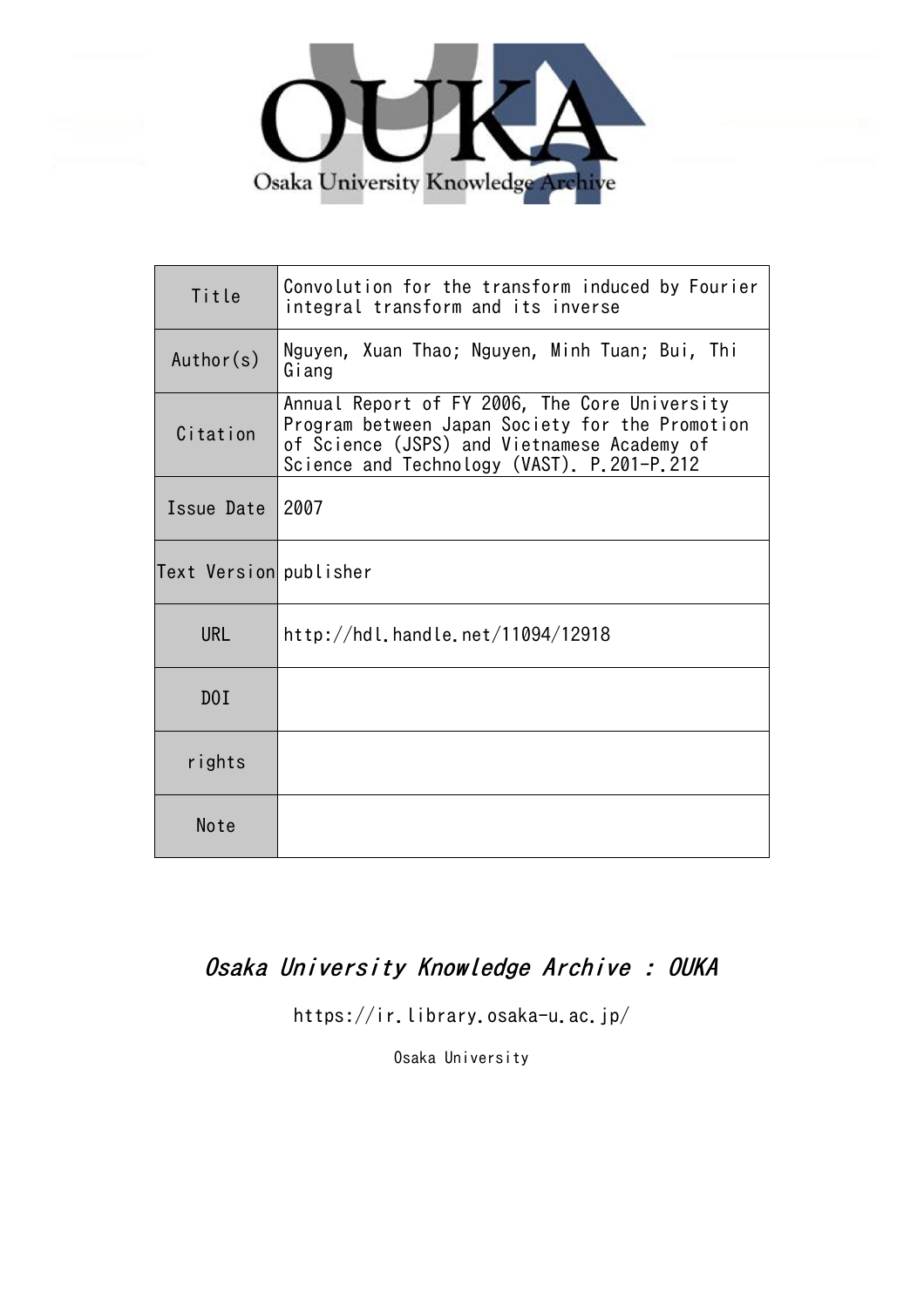# Convolution for the transform induced by Fourier integral transform and its inverse

Nguyen Xuan Thaol , Nguyen Minh Tuan2 , Bui Thi Giang2

<sup>1</sup>*Hanoi Water Resources University*  <sup>2</sup>*Hanoi University of Natural Science* 

### Abstract

The convolutions for  $T = 3F + F^{-1}$  transforms are formulated, its properties and applications to solving integral equations are considered.

### 1 Introduction

The convolution for integral transforms were studied in the  $19<sup>th</sup>$  century, at first the convolutions for Fourier transform, for the Laplace transform, for the Mellin transform and after that for Hilbert transform [13], Hankel transform [12], Kontorovich- Lebedev transform and Stieltjes transform. The convolution for the Fourier integral transform [10]

$$
(f * g)(x) = \frac{1}{\sqrt{2\pi}} \int_{-\infty}^{+\infty} f(x - y)g(y)dy, \tag{1}
$$

for which satisfies the factorization equality

$$
F(f * g)(y) = (Ff)(y)(Fg)(y), \qquad y \in \mathbb{R}
$$

in which  $F$  is the Fourier transform [4]and is defined as follows

$$
\tilde{f}(y) \equiv (Ff)(y) = \frac{1}{\sqrt{2\pi}} \int_{-\infty}^{+\infty} e^{-ixy} f(x) dx.
$$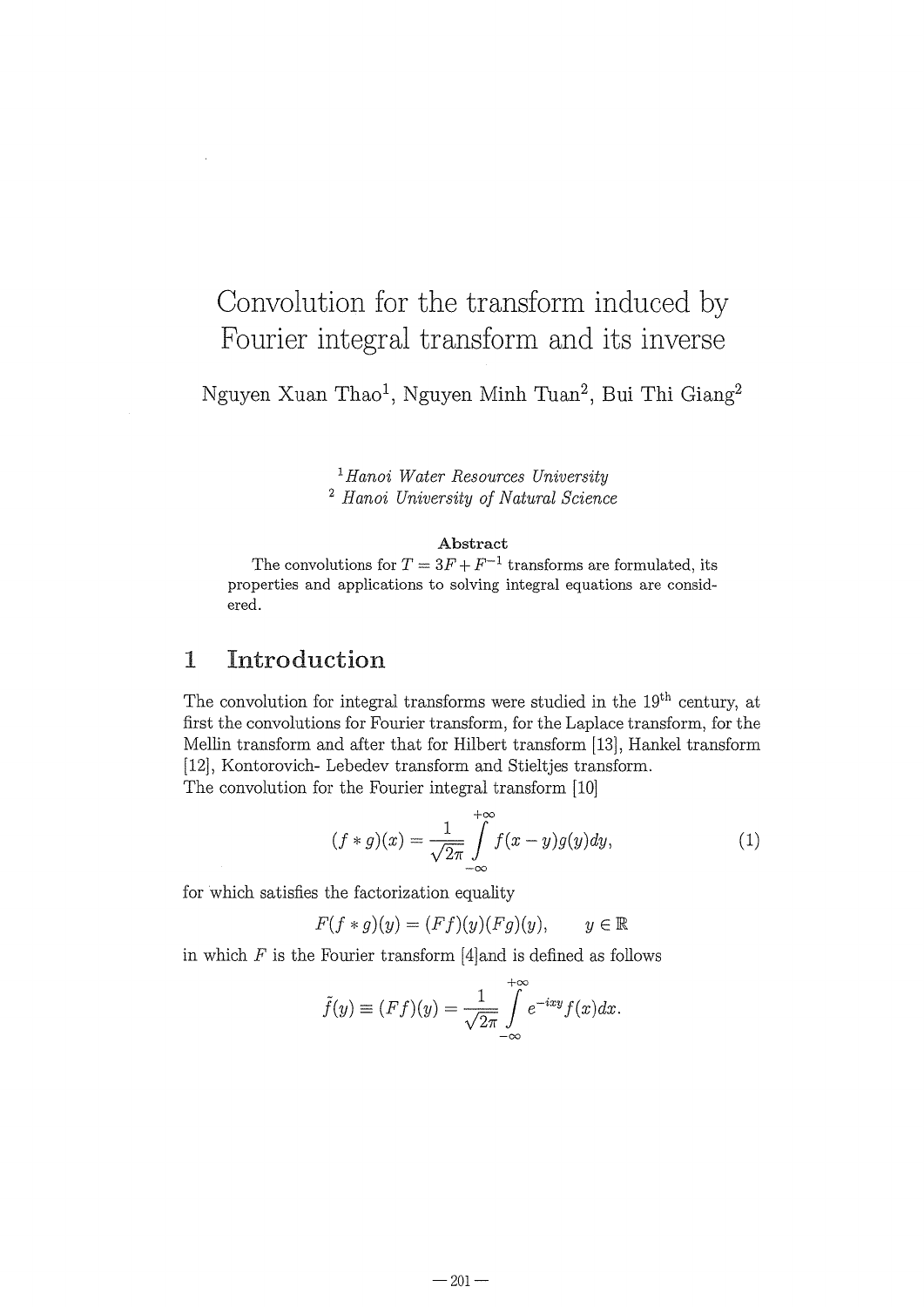$$
f(x) \equiv (F^{-1}\tilde{f})(x) = \frac{1}{\sqrt{2\pi}} \int_{-\infty}^{+\infty} e^{ixy} \tilde{f}(y) dy.
$$

In 1941, Churchill R. V. introduced the convolution of two functions  $f$  and 9 for the Fourier cosine transforms [3J

$$
(f * g)(x) = \frac{1}{\sqrt{2\pi}} \int_{0}^{+\infty} f(y)[g(|x - y|) + g(x + y)]dy, \quad x \in \mathbb{R}_{+}
$$

for which satisfies the factorization equality

$$
F_c(f * g)(y) = (F_c f)(y)(F_c g)(y), \qquad \forall y \in \mathbb{R}_+,
$$

here  $F_c$  is the Fourier cosine transform.

Afterwards, in 1967, V. A. Kakichev proposed a constructive method for defining the convolution with a weight- function which is more general than the convolution (1). And as by- products, convolutions of many integral transforms such as the Meijer, Hankel, Fourier- sine were found. For instance, the convolution with the weight- function  $\gamma(y) = \sin y$  of the functions f and  $g$  for the Fourier- sine integral transform  $F_s$  was studied in [1], [5]

$$
(f * g)(x) = \frac{1}{2\sqrt{2\pi}} \int_{0}^{+\infty} f(t)[\text{sign}(x - t + 1)g(|x - t + 1|)
$$
  
 
$$
-\text{sign}(x - t - 1)g(|x - t - 1|) - g(x + t + 1) + \text{sign}(x + t - 1)g(|x + t - 1|)]dt.
$$
  
(2)

for which the factorization property holds

$$
F_s(f * g)(y) = \sin y(F_s f)(y)(F_s g)(y), \quad \forall y > 0.
$$

In 1998, Kakichev V. A and Nguyen xuan Thao proposed a construction method for defining the generalized convolutions of three arbitrary integral transforms [5J. In recents years, several generalized convolutions of integral transforms were published [6J-[8J.

In this talk, we define the convolution with the weight- function for the  $T = 3F + F^{-1}$  transform, study some its properties and apply them to solving integral equation.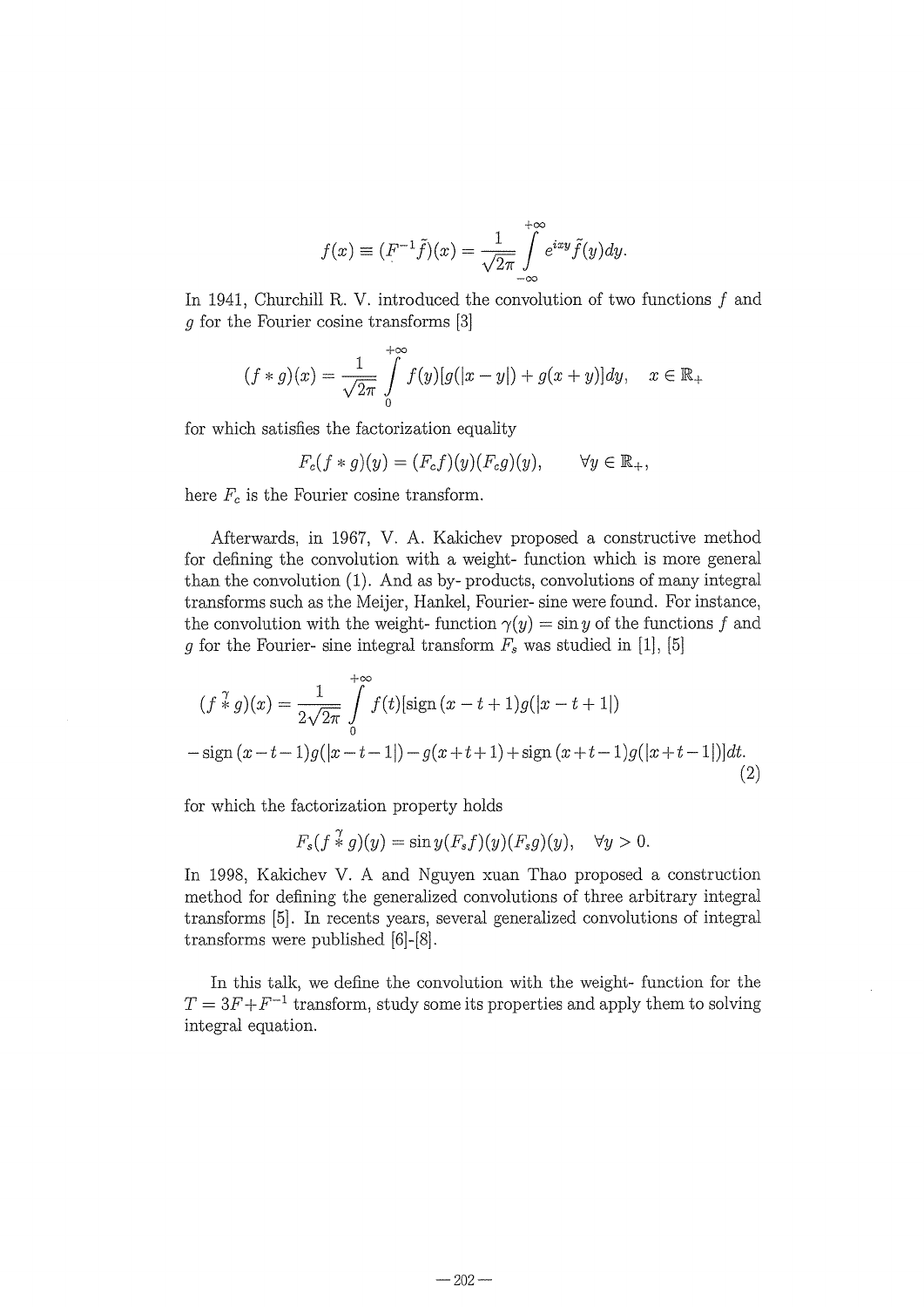## 2 Convolution

We consider *T* transform

$$
(Tf)(y) = 3(Ff)(y) + (F^{-1}f)(y)
$$
  
= 
$$
\frac{1}{2\pi} \int_{-\infty}^{+\infty} [4\cos(yx) - 2i\sin(yx)]f(x)dx, \quad y \in \mathbb{R}.
$$

Definition 1. The convolution with the weight-function  $\gamma(x) = e^{\frac{-x^2}{2}}$  of two *function* 1, *9 for the T transform is defined as follows* 

$$
(f * g)(x) = \frac{1}{8\pi} \int_{-\infty}^{+\infty} \int_{-\infty}^{+\infty} f(u)g(v) \left[13e^{\frac{-(x-u-v)^2}{2}} + 3e^{\frac{-(x+u-v)^2}{2}} - 3e^{\frac{-(x+u+v)^2}{2}} + 3e^{\frac{-(x-u+v)^2}{2}}\right] du dv. \tag{3}
$$

Theorem 1. Let  $f, g$  be function in  $L(\mathbb{R})$ . Then the convolution with the *weight-* function  $\gamma(y) = e^{\frac{-y^2}{2}}$  of them for the T transform belongs to  $L(\mathbb{R})$  and *the fractorization property holds* 

$$
T(f \mathbin{\widehat{*}} g)(y) = \gamma(y)(Tf)(y)(Tg)(y).
$$

*Proof.* We prove  $(f \nlessdot g)(x) \in L(\mathbb{R})$ . We have

$$
\int_{-\infty}^{+\infty} |(f \stackrel{\gamma}{*} g)|(x)dx \le \frac{1}{8\pi} \int_{-\infty}^{+\infty} \int_{-\infty}^{+\infty} |f(u)||g(v)||13e^{\frac{-(x-u-v)^2}{2}}
$$
  
+  $3e^{\frac{-(x+u-v)^2}{2}} - 3e^{\frac{-(x+u+v)^2}{2}} + 3e^{\frac{-(x-u+v)^2}{2}}|du dv dx$   
 $\le N_1 + N_2 + N_3 + N_4,$ 

where

$$
N_1 = \frac{13}{8\pi} \int_{-\infty}^{+\infty} \int_{-\infty}^{+\infty} \int_{-\infty}^{+\infty} |f(u)| |g(v)| e^{\frac{-(x-u-v)^2}{2}} du dv dx.
$$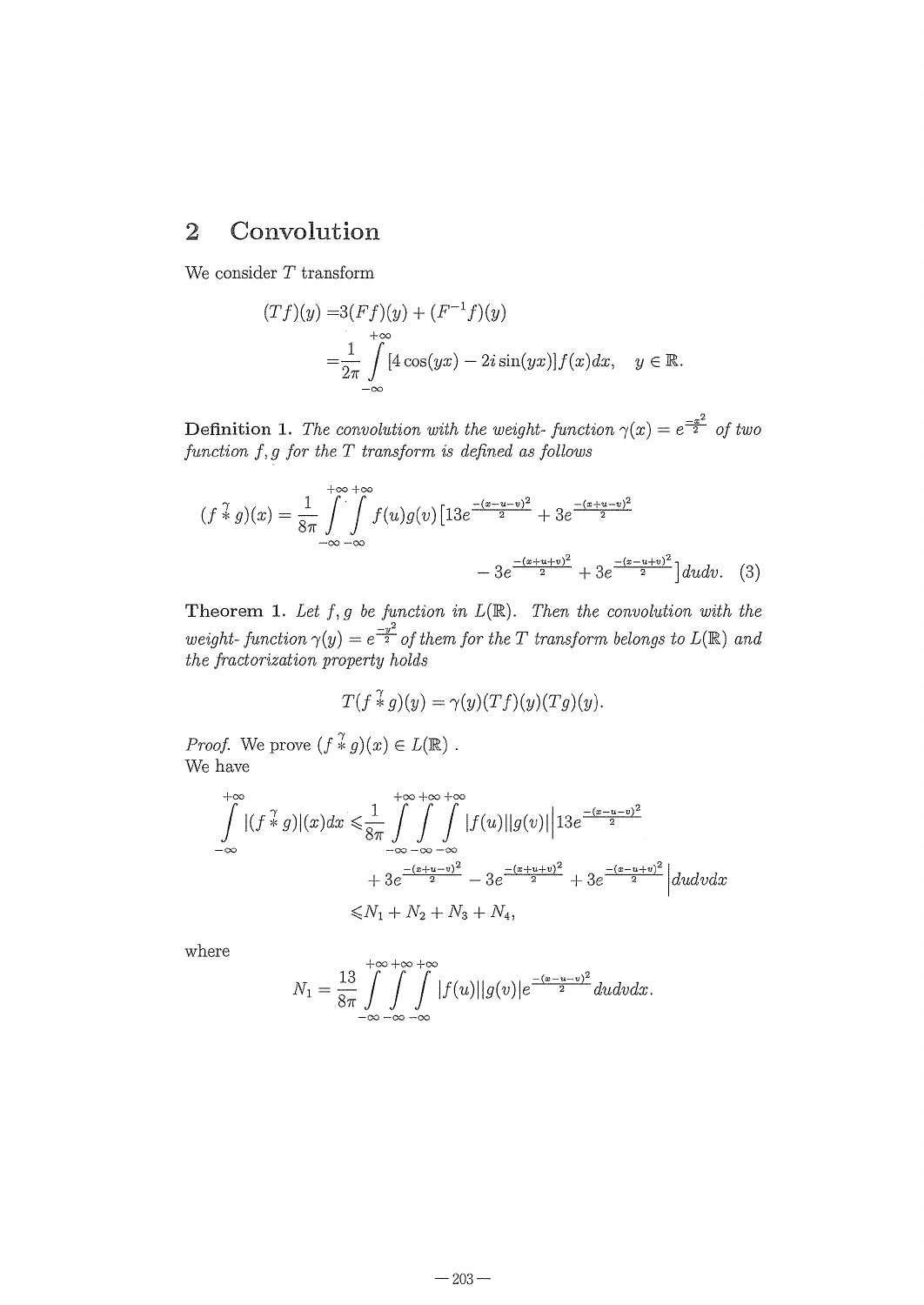$$
N_2 = \frac{3}{8\pi} \int_{-\infty}^{+\infty} \int_{-\infty}^{+\infty} |f(u)| |g(v)| e^{\frac{-(x+u-v)^2}{2}} du dv dx.
$$
  

$$
N_3 = \frac{3}{8\pi} \int_{-\infty}^{+\infty} \int_{-\infty}^{+\infty} \int_{-\infty}^{+\infty} |f(u)| |g(v)| e^{\frac{-(x+u+v)^2}{2}} du dv dx.
$$
  

$$
N_4 = \frac{3}{8\pi} \int_{-\infty}^{+\infty} \int_{-\infty}^{+\infty} |f(u)| |g(v)| e^{\frac{-(x-u+v)^2}{2}} du dv dx.
$$

By using the formula  $\int_{-\infty}^{+\infty} e^{-u^2/2} du = \sqrt{2\pi}$  and since  $f, g \in L(\mathbb{R})$  then  $N_i < +\infty$ ,  $i = 1...4$ .<br>So

$$
\int_{-\infty}^{+\infty} |(f \stackrel{\gamma}{*} g)|(x)dx < +\infty.
$$

We prove the fractorization property

$$
T(f \stackrel{\gamma}{*} g)(y) = \gamma(y)(Tf)(y)(Tg)(y).
$$

 $\hat{\boldsymbol{\beta}}$ 

 $\ddot{\phantom{a}}$ 

We have

$$
\gamma(y)(Tf)(y)(Tg)(y) =
$$
  
= $\gamma(y)\frac{1}{\sqrt{2\pi}}\frac{1}{\sqrt{2\pi}}\int_{-\infty}^{+\infty}f(u)(3e^{-iyu} + e^{iyu})du \int_{-\infty}^{+\infty}g(v)(3e^{-iyv} + e^{iyv})dv$   
= $\frac{1}{8\pi\sqrt{2\pi}}4\sqrt{2\pi}e^{-\frac{y^2}{2}}\int_{-\infty}^{+\infty} \int_{-\infty}^{+\infty}f(u)g(v)(3e^{-iyu} + e^{iyu})(3e^{-iyv} + e^{iyv})dudv.$ 

 $_{\rm Put}$ 

$$
B_1 = \sqrt{2\pi}e^{\frac{-y^2}{2}} \left[39e^{-iyu}e^{-iyv} + 13e^{iyu}e^{iyv}\right].
$$
  
\n
$$
B_2 = \sqrt{2\pi}e^{\frac{-y^2}{2}} \left[9e^{iyu}e^{-iyv} + 3e^{-iyu}e^{iyv}\right].
$$
  
\n
$$
B_3 = -\sqrt{2\pi}e^{\frac{-y^2}{2}} \left[9e^{iyu}e^{iyv} + 3e^{-iyu}e^{-iyv}\right].
$$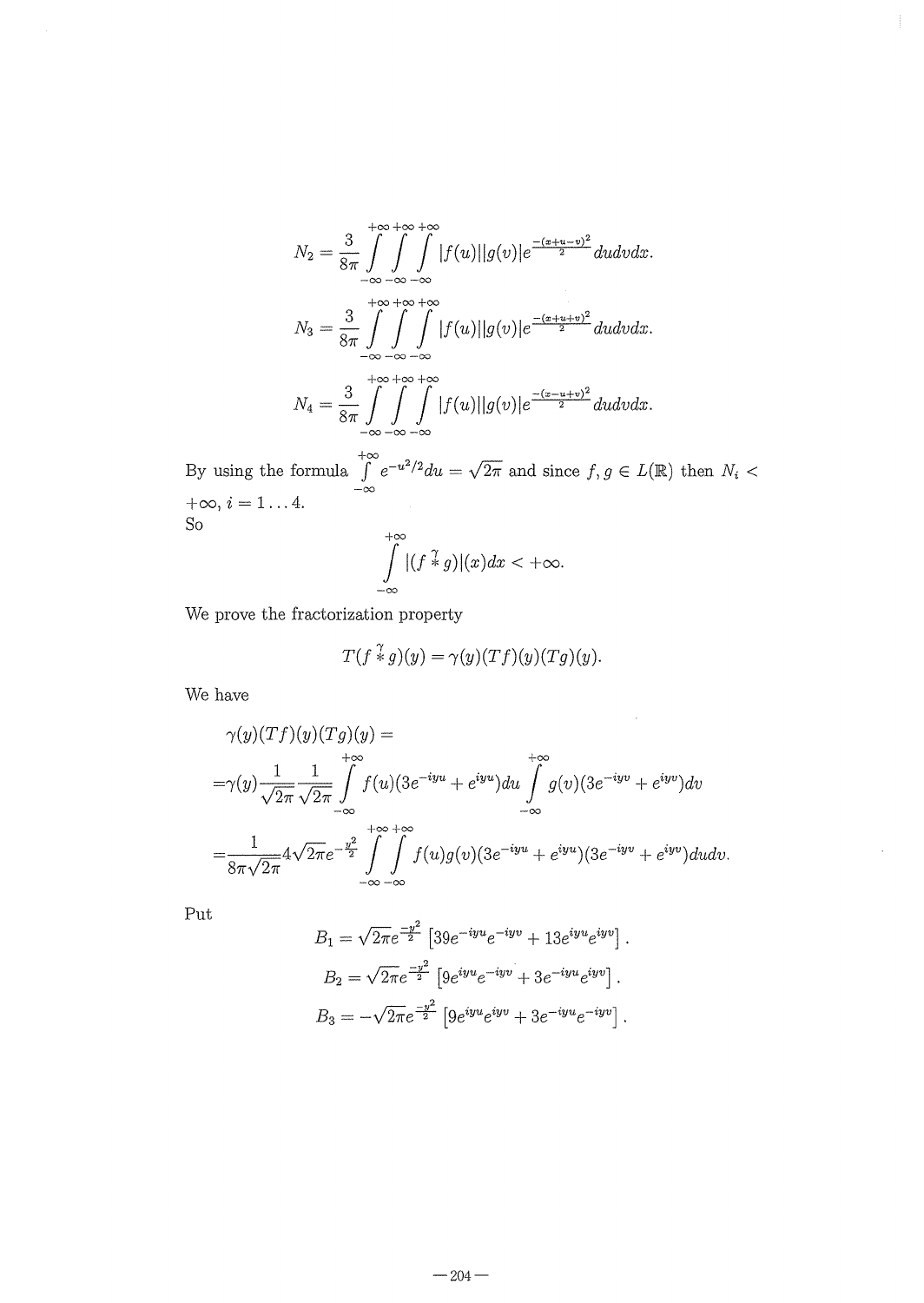$$
B_4 = \sqrt{2\pi}e^{\frac{-y^2}{2}} \left[9e^{-iyu}e^{iyv} + 3e^{iyu}e^{-iyv}\right].
$$

 $\mathcal{A}^{\mathcal{A}}$ 

We consider

$$
B_{1} = 39\sqrt{2\pi}e^{-\frac{y^{2}}{2}}e^{-iyu}e^{-iyv} + 13\sqrt{2\pi}e^{iyu}e^{iyv}e^{-\frac{y^{2}}{2}}
$$
  
\n
$$
= 39\int_{-\infty}^{+\infty} e^{-i(x-u-s)y}e^{-\frac{(x-u-v)^{2}}{2}}e^{-iyu}e^{-iyv}dx + 13\int_{-\infty}^{+\infty} e^{i(x-u-v)y}e^{\frac{-(x-u-v)^{2}}{2}}e^{iyu}e^{iyv}dx
$$
  
\n
$$
= 13\int_{-\infty}^{+\infty} 3e^{-iyx}e^{\frac{-(x-u-v)^{2}}{2}}dx + 13\int_{-\infty}^{+\infty} e^{iyx}e^{\frac{-(x-u-v)^{2}}{2}}dx
$$
  
\n
$$
= 13\int_{-\infty}^{+\infty} (3e^{-iyx} + e^{iyx})e^{\frac{-(x-u-v)^{2}}{2}}dx.
$$
  
\n(4)

Similarly, we have

 $\sim$ 

 $\sim$   $\sim$ 

$$
B_2 = 3 \int_{-\infty}^{+\infty} (3e^{-iyx} + e^{iyx})e^{\frac{-(x+u-v)^2}{2}} dx.
$$
 (5)

$$
B_3 = -3 \int_{-\infty}^{+\infty} (3e^{-iyx} + e^{iyx})e^{\frac{-(x+u+v)^2}{2}} dx.
$$
 (6)

$$
B_4 = 3 \int_{-\infty}^{+\infty} (3e^{-iyx} + e^{iyx}) e^{\frac{-(x-u+v)^2}{2}} dx.
$$
 (7)

From  $(4)$ ,  $(5)$ ,  $(9)$ ,  $(7)$  we obtain

$$
4\sqrt{2\pi}e^{\frac{-t^2}{2}}(3e^{-iyu}+e^{iyu})(3e^{-its}+e^{its}) = \int_{-\infty}^{+\infty} (3e^{-iyx}+e^{iyx})[13e^{\frac{-(x-u-v)^2}{2}} + 3e^{\frac{-(x+u-v)^2}{2}} - 3e^{\frac{-(x+u+v)^2}{2}} + 3e^{\frac{-(x-u+v)^2}{2}}]dx.
$$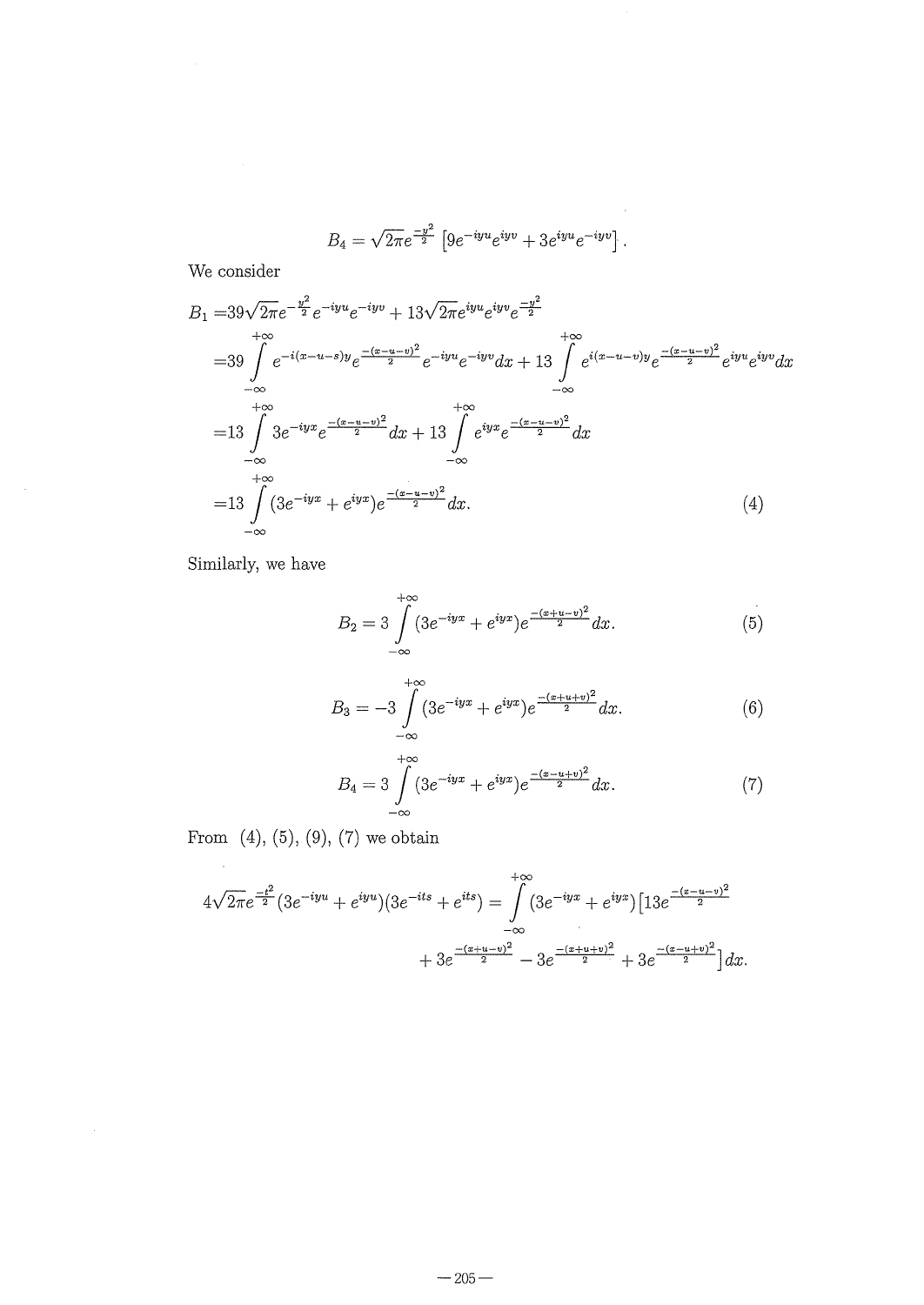Hence

$$
\gamma(y)(Tf)(y)(Tg)(y) =
$$
  
=  $\frac{1}{\sqrt{2\pi}} \frac{1}{8\pi} \int_{-\infty}^{+\infty} (3e^{-iyx} + e^{iyx}) \int_{-\infty}^{+\infty} \int_{-\infty}^{+\infty} f(u)g(v) [13e^{\frac{-(x-u-v)^2}{2}}+ 3e^{\frac{-(x+u-v)^2}{2}} - 3e^{\frac{-(x+u+v)^2}{2}} + 3e^{\frac{-(x-u+v)^2}{2}}] du dv dx=  $T(f \hat{x} g)(y).$$ 

**Remark 1.** In the  $L(\mathbb{R})$  space, the convolution (3) is comutative, associative and distributive.

 $\Box$ 

Theorem 2. In the space  $L(\mathbb{R})$ , there does not exist the unit element for the *operation of the convolution with a weight function for the T transform.* 

*Proof.* Suppose that exists e, the unit element of the operation of convolution in the space  $L(\mathbb{R})$ :  $e \times g = g \times e = g$  for any function *g* belonging to  $L(\mathbb{R})$ . Then we have

$$
T(e \stackrel{\gamma}{*} g)(y) = (Tg)(y), \qquad \forall y \in \mathbb{R}.
$$

Hence

$$
e^{-y^2/2}(Te)(y)(Tg)(y) = (Tg)(y), \quad \forall y \in \mathbb{R}.
$$

The last is eqivalent to the equality

$$
(Tg)(y)[e^{-y^2/2}(Te)(y) - 1] = 0, \quad \forall y \in \mathbb{R}.
$$

Choosing *g* so that  $(Tg)(y) \neq 0, \forall y \in \mathbb{R}$ , we see that  $e^{-y^2/2}(Te)(y) - 1 = 0$ or  $(Te)(y) = e^{y^2/2}$ . Since assumption that  $e \in L_1(\mathbb{R})$  then

$$
(Te)(y) = \frac{1}{2\pi} \int_{-\infty}^{+\infty} (3e^{-ixy} + e^{ixy})e(x)dx.
$$

$$
|(Te)(y)| \le \frac{4}{\sqrt{2\pi}} \int_{-\infty}^{+\infty} |e(x)|dx < +\infty, \forall y.
$$

 $-206-$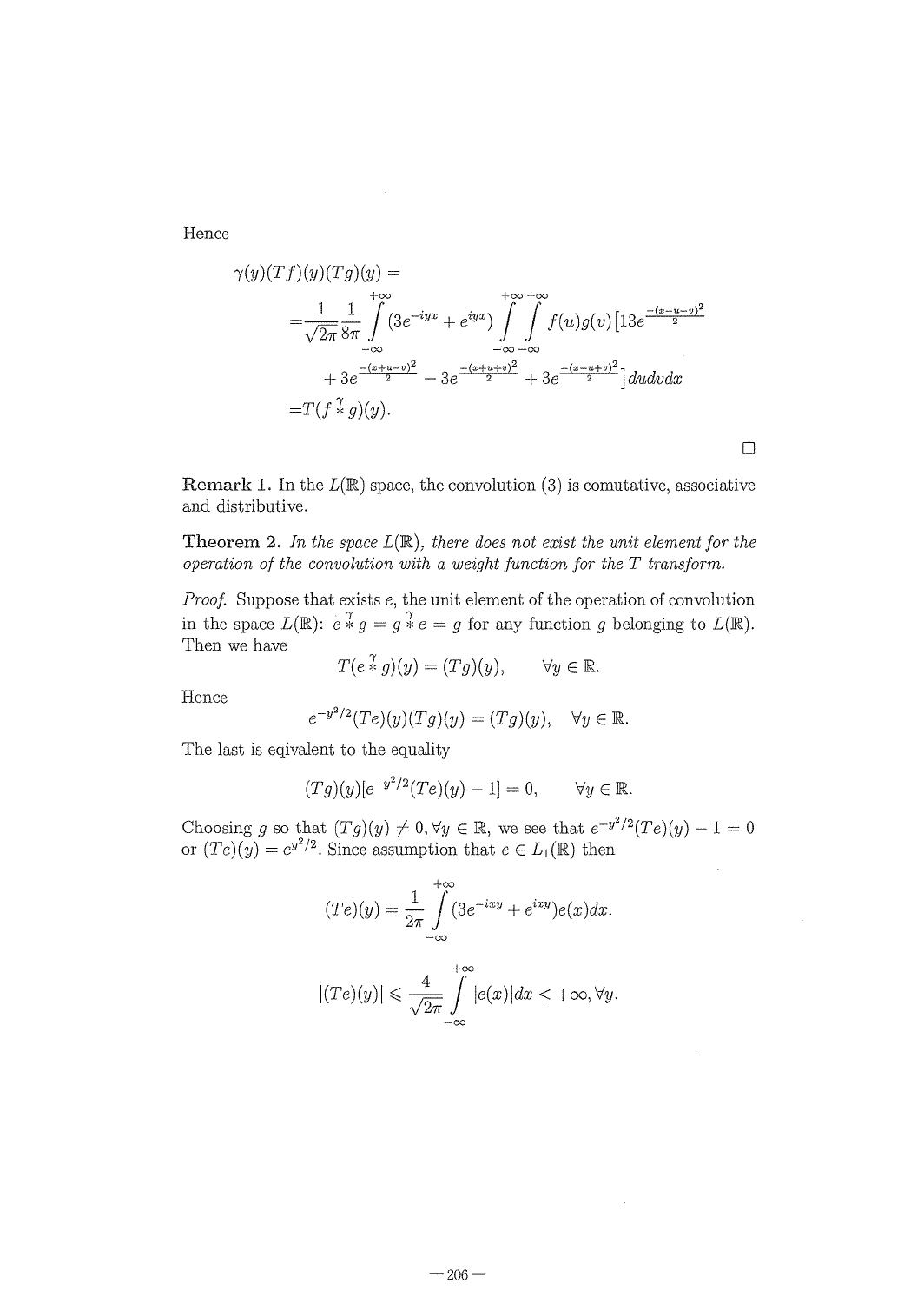So  $(Te)(y)$  is bounded function and  $e^{y^2/2}$  is not bounded function. This is a contradiction. Hence there does not exists unit element for the operation of convolution with a weight function for the  $T$  tramsform in the space  $L(\mathbb{R})$ .  $\Box$ 

Definition 2. The norm in the space  $L(\mathbb{R})$  is defined by

$$
||f|| = \frac{11}{2\sqrt{2\pi}} \int_{-\infty}^{+\infty} |f(x)| dx.
$$

Theorem 3. If  $f, g$  are functions in to  $L(\mathbb{R})$ , then the following inequality *holds* 

$$
||f * g|| \le ||f||.||g||
$$

Put  

$$
L(e^{|x|}, \mathbb{R}) = \{h, \int_{-\infty}^{+\infty} e^{|x|} |h(x)| dx < \infty, \quad h \in L(\mathbb{R})\}.
$$

Theorem 4 (A Titchmarch theorem). Let  $f, g \in L(e^{|\mathbf{x}|}, \mathbb{R})$ .  $If (f * g)(x) = 0, \forall x \in \mathbb{R}$  then either  $f(x) = 0$  or  $g(x) = 0, \forall x \in \mathbb{R}$ .

*Proof.* Under the hypothesis  $(f * g)(x) = 0$ ,  $\forall x \in \mathbb{R}$ , it follows that

$$
T(f \overset{\gamma}{*} g)(x) = \gamma(x)(Tf)(x)(Tg)(x), \forall x \in \mathbb{R}.
$$

$$
\gamma(x)(Tf)(x)(Tg)(x) = 0, \quad x \in \mathbb{R}.
$$

Consider

$$
(Tf)(y) = \frac{1}{\sqrt{2\pi}} \int_{-\infty}^{+\infty} (3e^{-ixy} + e^{ixy}) f(x) dx, \quad \forall x \in \mathbb{R}.
$$

Since

$$
\left| \frac{d^n}{dy^n} [3e^{-ixy} + e^{ixy}] f(x) \right| = |(ix)^n [(-1)^n 3e^{-ixy} + e^{ixy}] f(x)|
$$
  

$$
\leq |4x^n f(x)| = |4x^n e^{-|x|} h(x)|
$$
  

$$
\leq c |h(x)|.
$$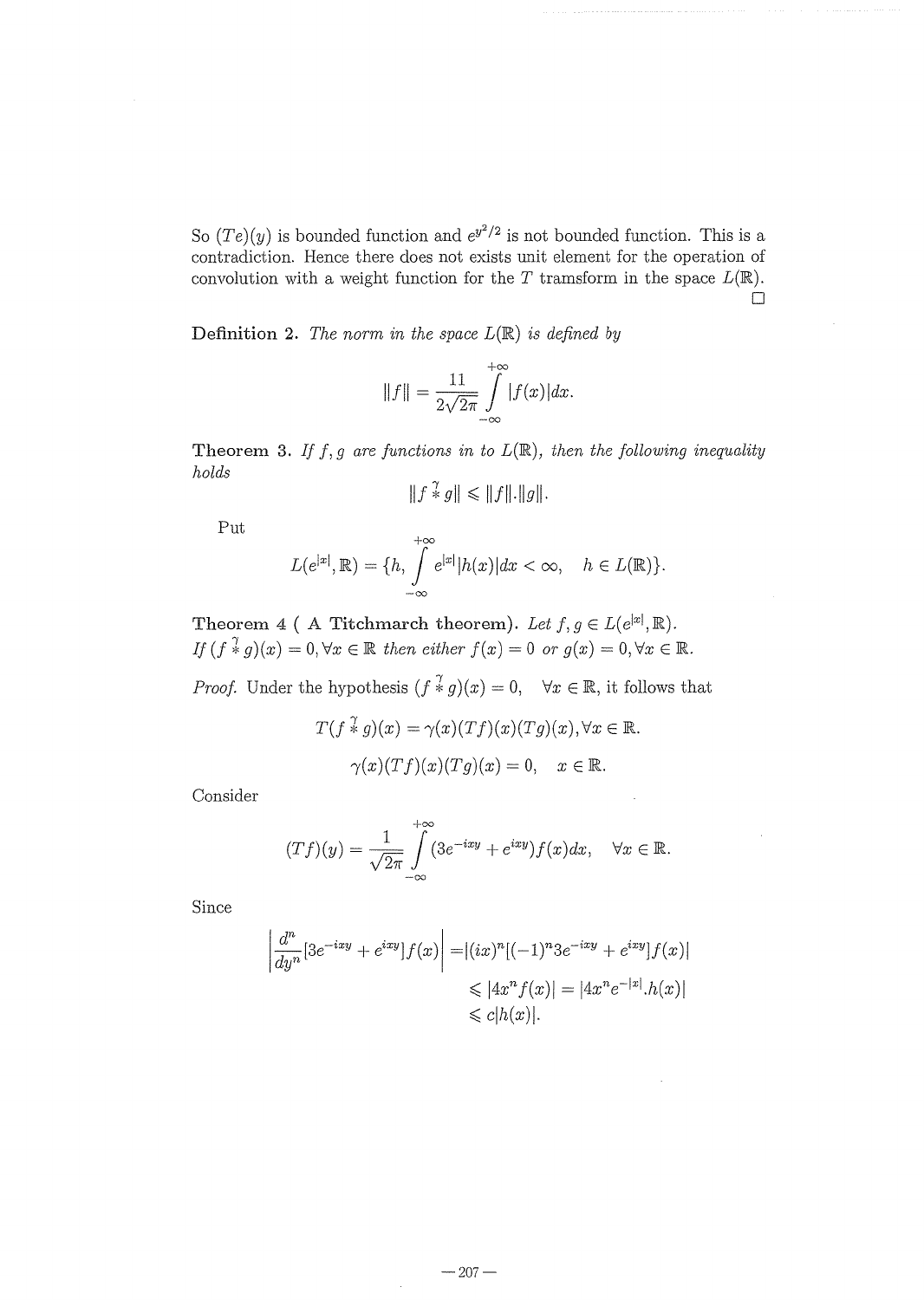Due to Weierstrass' criterion, the integral  $\int_{-\infty}^{+\infty} \frac{d^n}{dy^n} [3e^{-ixy} + e^{ixy}] f(x) dx$  uniformly converges on R. Therefore, based on the differentiability of integrals depending on parameter, we conclude that  $(Tf)(y)$  is analytic for  $y \in \mathbb{R}$ . Similarly,  $(Tg)(y)$  is analytic for  $y \in \mathbb{R}$ .

So we have  $(Tf)(y) = 0$  or  $(Tg)(y) = 0$ . It follows that either  $f(x) = 0$  or  $g(x)=0.$  $\Box$ 

Theorem 5. If f and g are functions in  $L(\mathbb{R})$ , then the following equality holds

$$
(f * g)(x) = \frac{1}{8\pi} \Big[ 13[f *_{F} (e^{-v^{2}/2} * g(v))](x) + 3[f_{1} *_{F} (e^{-v^{2}/2} * g(v))](x)
$$
  

$$
- 3[f *_{F} (e^{-v^{2}/2} * g(v))](-x) + 3[f_{1} *_{F} (e^{-v^{2}/2} * g(v))](-x) \Big]
$$

where  $f(-x) = f_1(x)$ .

Proof. We have

$$
\frac{13}{8\pi} \int_{-\infty}^{+\infty} \int_{-\infty}^{+\infty} f(u)g(v)e^{\frac{-(x-u-v)}{2}} du dv = \frac{13}{8\pi} \int_{-\infty}^{+\infty} f(u) \int_{-\infty}^{+\infty} e^{\frac{-(x-u-v)}{2}} g(v) dv
$$

$$
= \frac{13}{8\pi} \int_{-\infty}^{+\infty} f(u)(e^{-s^2/2} * g(v))(x-u) du
$$

$$
= \frac{13}{8\pi} [f * (e^{-v^2/2} * g(v))](x).
$$
(8)

Similarly, we obtain

$$
\frac{3}{8\pi} \int_{-\infty}^{+\infty} \int_{-\infty}^{+\infty} f(u)g(v)e^{\frac{-(x+u-v)}{2}} du dv = \frac{3}{8\pi} \int_{-\infty}^{+\infty} f(u)(e^{-v^2/2} * g(v))(x+u) du
$$

$$
= \frac{3}{8\pi} [f_1 * (e^{-v^2/2} * g(v))](x).
$$
(9)

$$
-\frac{3}{8\pi} \int_{-\infty}^{+\infty} \int_{-\infty}^{\infty} f(u)g(v)e^{\frac{-(x+u+v)}{2}} du dv = -\frac{3}{8\pi} \int_{-\infty}^{+\infty} f(u)(e^{-v^2/2} * g(v))(-x-u) du
$$

$$
= -\frac{3}{8\pi} [f * (e^{-v^2/2} * g(v))](-x).
$$
(10)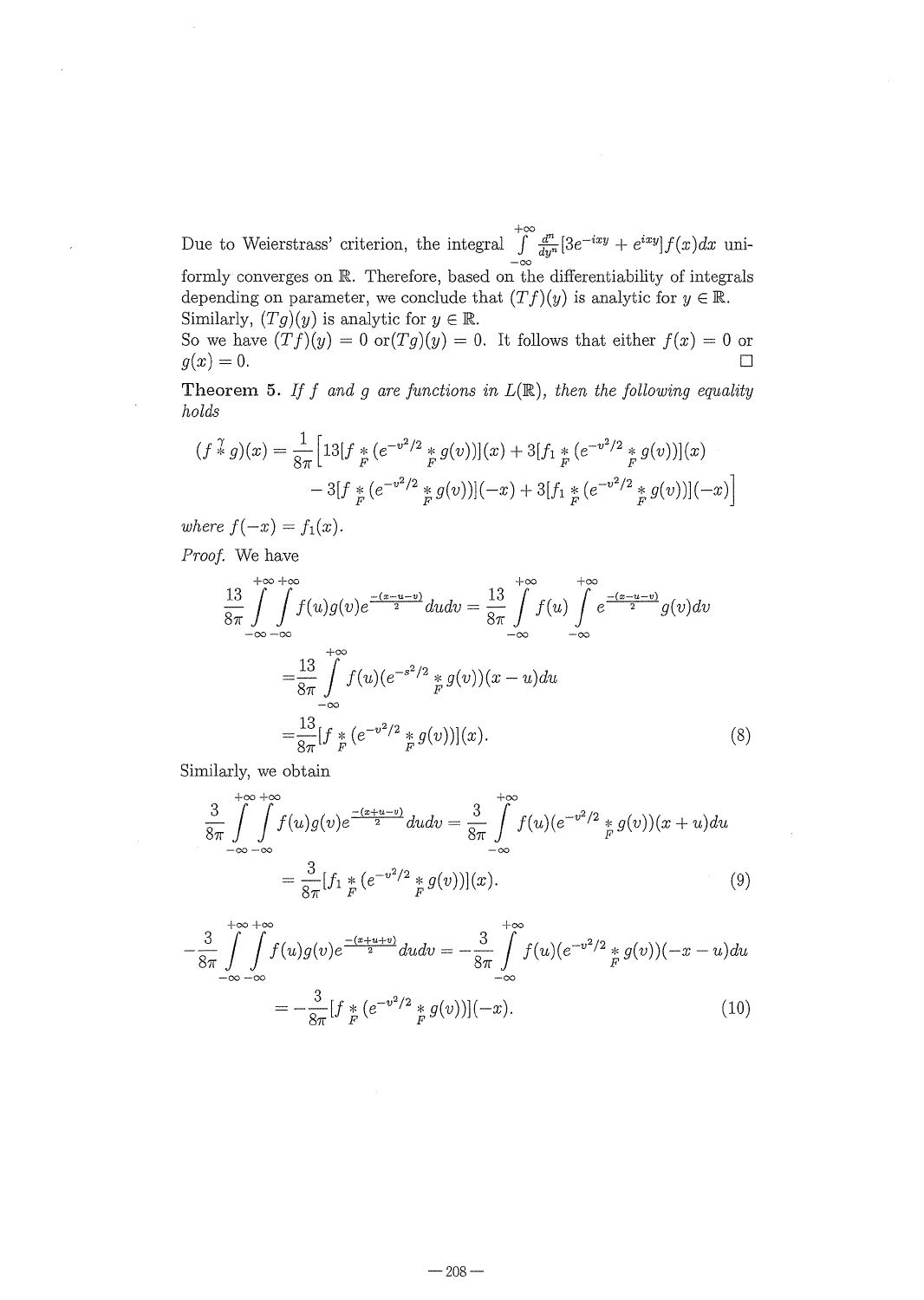$$
\frac{3}{8\pi} \int_{-\infty}^{+\infty} \int_{-\infty}^{\infty} f(u)g(v)e^{\frac{-(x-u+v)}{2}} du dv = \frac{3}{8\pi} \int_{-\infty}^{+\infty} f(u)(e^{-v^2/2} * g(v))(-x+u) du
$$

$$
= \frac{3}{8\pi} [f_1 * (e^{-v^2/2} * g(v))](-x) \tag{11}
$$

in which  $f(-x) = f_1(x)$ . From  $(8)$ ,  $(9)$ ,  $(10)$ ,  $(11)$  we obtain

$$
(f * g)(x) = \frac{1}{8\pi} \Big[ 13f *_{F} (e^{-v^{2}/2} * g(v))](x) + 3[f_{1} * (e^{-v^{2}/2} * g(v))](x)
$$
  

$$
- 3[f *_{F} (e^{-v^{2}/2} * g(v))](-x) + 3[f_{1} * (e^{-v^{2}/2} * g(v))](-x) \Big],
$$
  
ere  $f(-x) = f_{1}(x).$ 

here  $f(-x) = f_1(x)$ .

#### $\boldsymbol{3}$ Application to solving integral equations

Consider the integral equation

$$
f(x) + \frac{\lambda}{8\pi} \int_{-\infty}^{+\infty} f(u)\psi(x, u)du = f(x). \tag{12}
$$

Here

$$
\psi(x,u) = \int_{-\infty}^{+\infty} g(v) [13e^{\frac{-(x-u-v)^2}{2}} + 3e^{\frac{-(x+u-v)^2}{2}} - 3e^{\frac{-(x+u+v)^2}{2}} + 3e^{\frac{-(x-u+v)^2}{2}}] dv
$$

 $\lambda \in \mathbb{C}, g, h$  are functions in  $\in L(\mathbb{R})$ , f is unknown function. To solving the integral equation we introduce the following definition

**Definition 3.** The generalized convolution of two function f, g for the T, F transforms with the weight-function  $\gamma(x) = e^{-x^2/2}$  is defined as follows

$$
(f * g)(x) = \frac{1}{16\pi} \int_{-\infty}^{+\infty} \int_{-\infty}^{+\infty} f(u)g(v) \left[ 9e^{\frac{-(x-u-v)^2}{2}} + 3e^{\frac{-(x+u-v)^2}{2}} - 3e^{\frac{-(x-u+v)^2}{2}} - e^{\frac{-(x-u+v)^2}{2}} \right] du dv. \tag{13}
$$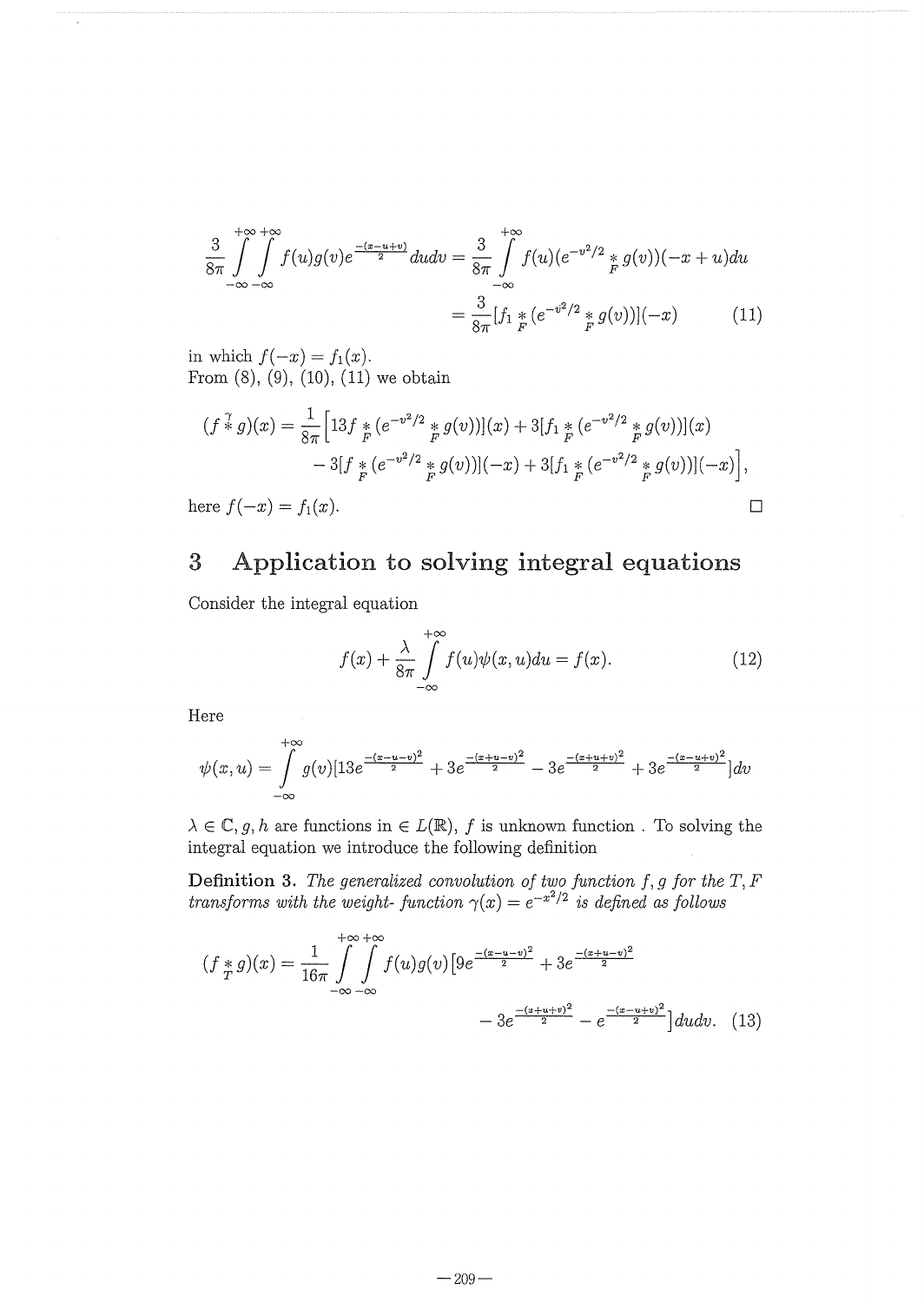Lema 1. Let  $f, g$  be function in  $L(\mathbb{R})$ . Then the generalized convolution (13) *belongs to*  $L(\mathbb{R})$  *and the fractorization property holds* 

$$
T(f *_{T} g)(y) = \gamma(y)(Tf)(y)(Fg)(y).
$$

Theorem 6. With the condition  $1 + \lambda e^{-y^2/2} (Tg)(y) \neq 0, \forall y \in \mathbb{R}$ , there exists  $a$  solution in  $L(\mathbb{R})$  of (12) which is defined by

$$
f = h - \lambda (h * l),
$$

*here*  $l = l_1 + l_2$ *,*  $l_1(x), l_2(x) \in L(\mathbb{R})$  *and it is defined by* 

$$
(Fl1)(y) = \frac{3(Fg)(y)}{1 + \lambda e^{-y^2/2}[3(Fg)(y) + (Fg)(-y)]},
$$

$$
(Fl2)(y) = \frac{(Fg)(-y)}{1 + \lambda e^{-y^2/2}[3(Fg)(y) + (Fg)(-y)]}.
$$

*Proof.* The equation (12) can be rewritten in the form

$$
f + \lambda (f * g) = h.
$$

Due to Theorem 1

$$
(Tf)(y) + \lambda T(f \stackrel{\gamma}{*} g)(y) = (Th)(y).
$$

It follows that

$$
(Tf)(y)[1 + \lambda e^{-y^2/2}(Tg)(y)] = (Th)(y).
$$

Since  $1 + \lambda e^{-y^2/2}(Tg)(y) \neq 0, \forall y \in \mathbb{R}$ 

$$
(Tf)(y) = (Th)(y)\frac{1}{1 + \lambda e^{-y^2/2}(Tg)(y)}
$$

$$
= (Th)(y)[1 - \frac{\lambda e^{-y^2/2}(Tg)(y)}{1 + \lambda e^{-y^2/2}(Tg)(y)}]
$$

$$
\frac{(Tg)(y)}{1 + \lambda e^{-y^2/2}(Tg)(y)} = \left[ \frac{3(Fg)(y)}{1 + \lambda e^{-y^2/2}[3(Fg)(y) + (F^{-1}g)(y)]} + \frac{(F^{-1}g)(y)}{1 + \lambda e^{-y^2/2}[3(Fg)(y) + (F^{-1}g)(y)]} \right].
$$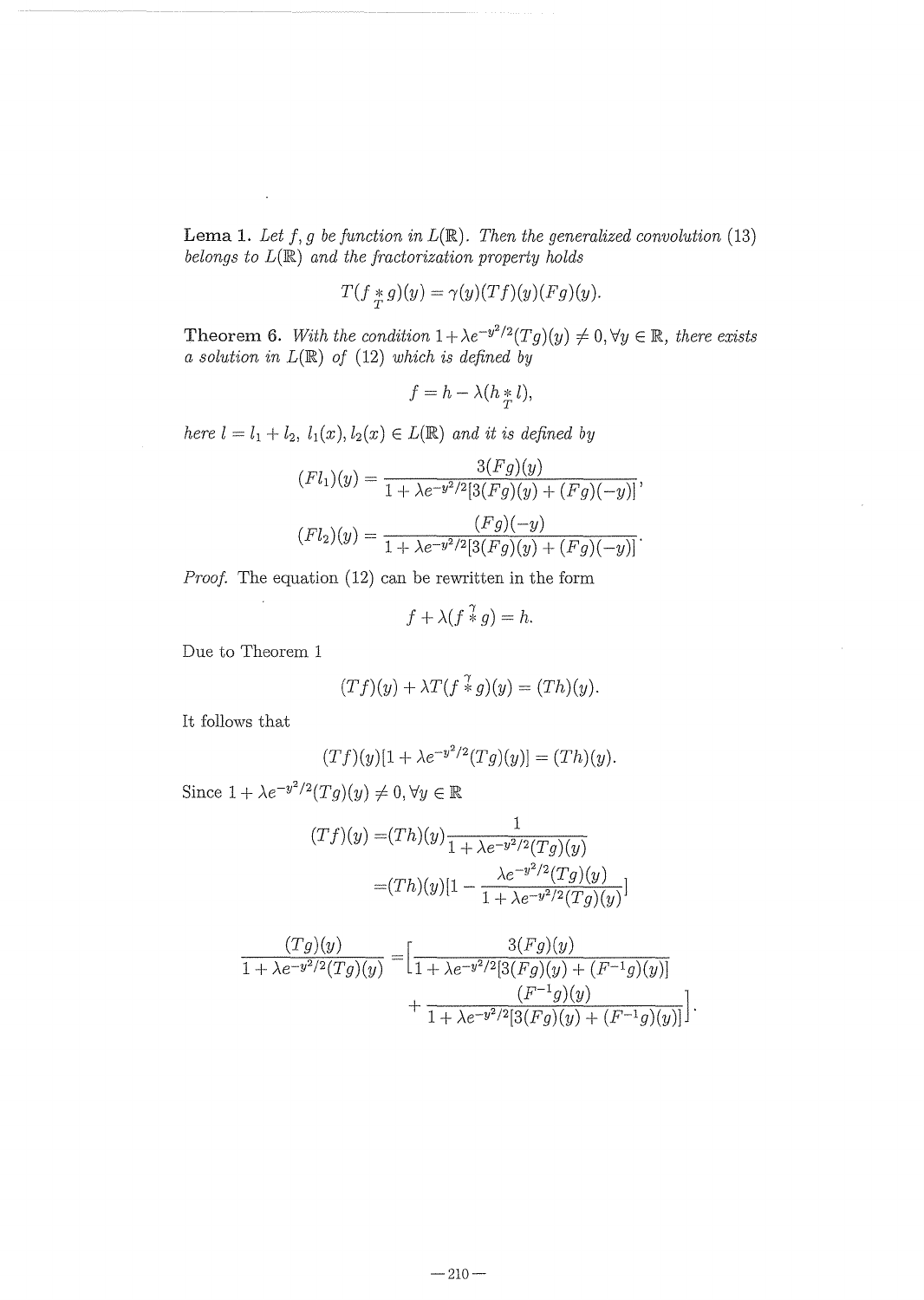Due to Wiener-Levi's theorem , there exists a function  $l_1 \in L \in \mathbb{R}$  such that

$$
(Fl_1)(y) = \frac{3(Fg)(y)}{1 + \lambda e^{-y^2/2} [3(Fg)(y) + (Fg)(-y)]}.
$$

Similarly, there exists  $l_2 \in L \in \mathbb{R}$  such that

$$
(Fl_2)(y) = \frac{(Fg)(-y)}{1 + \lambda e^{-y^2/2} [3(Fg)(y) + (Fg)(-y)]}.
$$

Put  $l = l_1 + l_2$ . It implies that

$$
\frac{(Tg)(y)}{1+\lambda e^{-y^2/2}(Tg)(y)} = F(l).
$$

Hence

$$
Tf)(y) = (Th)(y)[1 - \lambda e^{-y^2/2}(Fl)(y)].
$$

It follows that

$$
(Tf)(y) = (Th)(y) - \lambda T(h * l)(y).
$$

Thus

$$
f=h-\lambda(h\underset{T}{*}l).
$$

## References

- [1] Y.A.Kaldchev, *On the convolution for integral transforms,* Izv. ANB-SSR, Ser. Fiz. Mat 1967, N.2, p 48-57 ( in Russian).
- [2] V. A. Kakichev and Nguyen Xuan Thao, "On the design method for the *generalized integral convolution",* Izv. Vuzov. Mat, 1998, N. 1,31-40 (in Russian).
- [3] Churchill R. V. (1941) " *Fourier series and boundary value problems)),*  New York, 58p.
- [4] Bateman H., Erdelyi A. (1954), » *Tabels of integral transform)),* New York- Toronto- London. MC Gray- Hill, V.I.